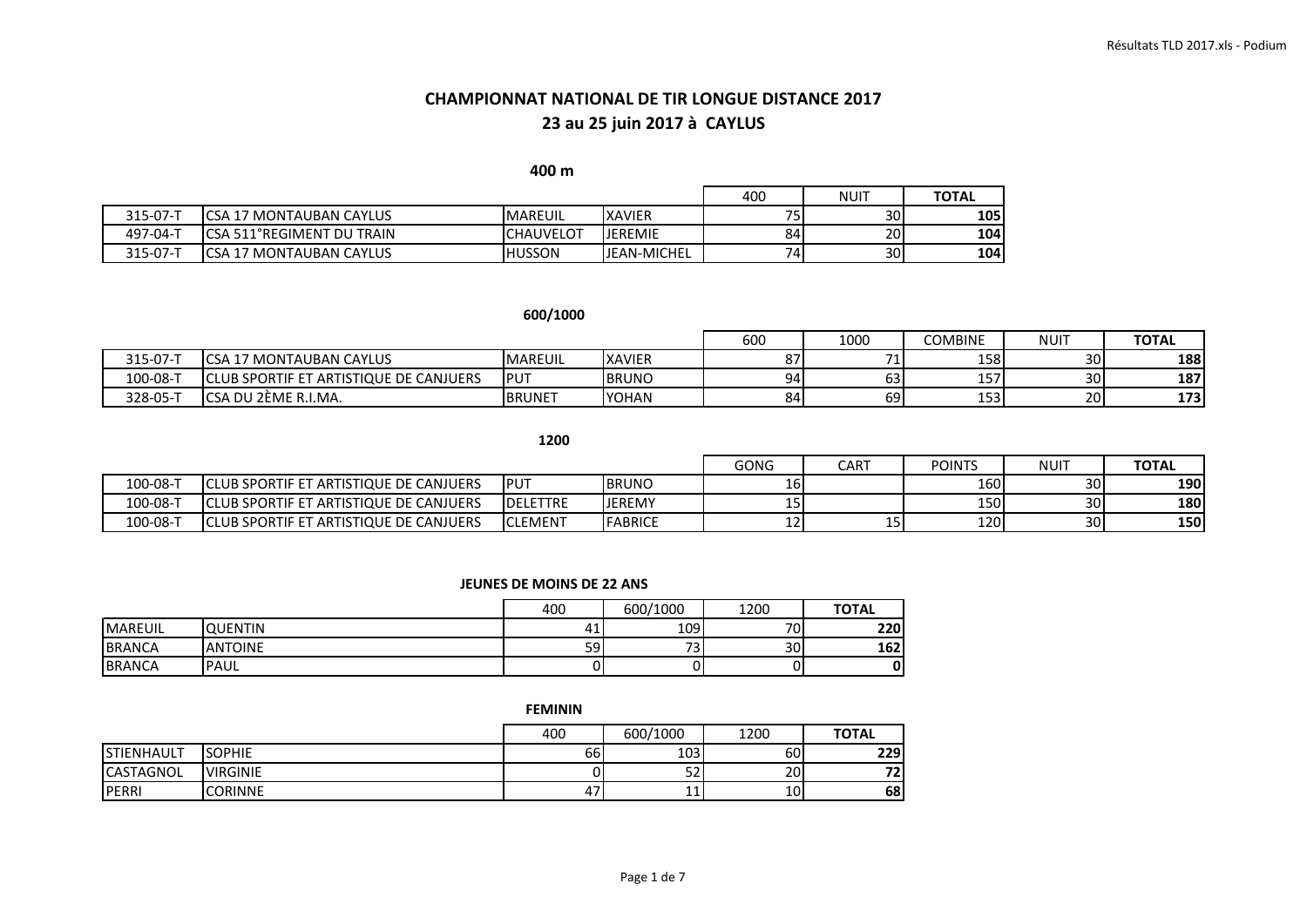|                |                      | <b>CLUB</b>                                           | <b>NOM</b>         | PRENOM                      | 400 m             | NUIT           | <b>TOTAL</b>            |
|----------------|----------------------|-------------------------------------------------------|--------------------|-----------------------------|-------------------|----------------|-------------------------|
| 1              | 315-07-T             | CSA 17 MONTAUBAN CAYLUS                               | <b>MAREUIL</b>     | <b>XAVIER</b>               | 75                | 30             | 105                     |
| $\overline{2}$ | 497-04-T             | CSA 511°REGIMENT DU TRAIN                             | <b>CHAUVELOT</b>   | <b>JEREMIE</b>              | 84                | 20             | 104                     |
| 3              | 315-07-T             | CSA 17 MONTAUBAN CAYLUS                               | <b>HUSSON</b>      | JEAN-MICHEL                 | 74                | 30             | 104                     |
| 4              | 401-06-A             | CSA DE LA BASE AÉRIENNE 123 D'ORLÉANS BRICY           | <b>FIGUER</b>      | DAVID                       | 70                | 30             | 100                     |
| 5              | 416-07-T             | <b>CSL CHIMÈRE</b>                                    | <b>GERARD</b>      | JOSEPH                      | 70                | 30             | 100                     |
| 6              | 045-09-T             | CSA DU 13ÈME BCA                                      | <b>MAURICE</b>     | <b>DOMINIQUE</b>            | 88                | 10             | 98                      |
| 7              | 315-07-T             | CSA 17 MONTAUBAN CAYLUS                               | <b>PLACIDE</b>     | SÉBASTIEN                   | 77                | 20             | 97                      |
| 8              | 401-06-A             | CSA DE LA BASE AÉRIENNE 123 D'ORLÉANS BRICY           | <b>BEAUSSIER</b>   | PHILIPPE                    | 70                | 20             | 90                      |
| 9              | 416-07-T             | <b>CSL CHIMÈRE</b>                                    | POUILLARD          | <b>OLIVIER</b>              | 63                | 25             | 88                      |
| 10             | 100-08-T             | CLUB SPORTIF ET ARTISTIQUE DE CANJUERS                | <b>PUT</b>         | <b>BRUNO</b>                | 58                | 30             | 88                      |
| 11             | 315-07-T             | <b>CSA 17 MONTAUBAN CAYLUS</b>                        | <b>MOURLON</b>     | JEAN-PIERRE                 | 75                | 10             | 85                      |
| 12             | 416-07-T             | <b>CSL CHIMÈRE</b>                                    | <b>TARRADE</b>     | <b>ALAIN</b>                | 55                | 30             | 85                      |
| 13             | 108-07-A             | ASM BA 106                                            | SANCEY             | <b>STEPHANE</b>             | $\overline{73}$   | 10             | 83                      |
| 14             | 168-07-DGA           | <b>AMICALE CAEPE</b>                                  | <b>CAPIRCIO</b>    | <b>PATRICE</b>              | 62                | 20             | 82                      |
| 15             | 038-08-T             | CSA 2ÈME R.E.P.                                       | VILLECHENON        | <b>JEAN-LOUIS</b>           | 72                | 10             | 82                      |
| 16             | 401-06-A             | CSA DE LA BASE AÉRIENNE 123 D'ORLÉANS BRICY           | <b>JANOT</b>       | <b>DENIS</b>                | 61                | 20             | 81                      |
| 17             | 108-07-A             | ASM BA 106                                            | <b>MENUT</b>       | LUDOVIC                     | 60                | 20             | 80                      |
| 18             | 328-05-T             | CSA DU 2ÈME R.I.MA.                                   | <b>VICTOR</b>      | PIERRE LUC                  | 49                | 30             | 79                      |
| 19             |                      | 168-07-DGA AMICALE CAEPE                              | <b>SCACCHI</b>     | <b>JEAN-LOUIS</b>           | 63                | 15             | 78                      |
|                | 401-06-A             |                                                       | <b>BALY</b>        |                             | 64                | 10             |                         |
| 20             |                      | CSA DE LA BASE AÉRIENNE 123 D'ORLÉANS BRICY           |                    | <b>CHRISTIAN</b>            |                   |                | 74                      |
| 21             | 587-09-T             | <b>CSA 7RMAT</b>                                      | <b>TRONCY</b>      | JEAN-BAPTISTE               | 57                | 15             | 72                      |
| 22             | 401-06-A             | CSA DE LA BASE AÉRIENNE 123 D'ORLÉANS BRICY           | MONGIN-NOBILET     | <b>GUILLAUME</b>            | 60                | 10             | 70                      |
| 23             | 497-04-T             | CSA 511°REGIMENT DU TRAIN                             | <b>STIENHAULT</b>  | SOPHIE                      | 36                | 30             | 66                      |
| 24             | 315-07-T             | CSA 17 MONTAUBAN CAYLUS                               | <b>POURRET</b>     | <b>JOHNNY</b>               | 50                | 15             | 65                      |
| 25             | 416-07-T             | <b>CSL CHIMÈRE</b>                                    | <b>CARINO</b>      | <b>CLÉMENT</b>              | 34                | 30             | 64                      |
| 26             | 315-07-T             | CSA 17 MONTAUBAN CAYLUS                               | <b>NICOLAS</b>     | JULIEN                      | 42                | 20             | 62                      |
| 27             | 315-07-T             | CSA 17 MONTAUBAN CAYLUS                               | <b>SECHERESSE</b>  | <b>JEAN-MICHEL</b>          | 52                | 10             | 62                      |
| 28             | 416-07-T             | <b>CSL CHIMÈRE</b>                                    | <b>BRANCA</b>      | ANTOINE                     | 29                | 30             | 59                      |
| 29             | 038-08-T             | CSA 2ÈME R.E.P.                                       | <b>CARABETI</b>    | <b>TOADER</b>               | 37                | 20             | 57                      |
| 30             | 416-07-T             | <b>CSL CHIMÈRE</b>                                    | LAMISCARRE         | JOEL                        | 27                | 30             | 57                      |
| 31             | 100-08-T             | CLUB SPORTIF ET ARTISTIQUE DE CANJUERS                | <b>CLEMENT</b>     | <b>FABRICE</b>              | 26                | 30             | 56                      |
| 32             | 315-07-T             | CSA 17 MONTAUBAN CAYLUS                               | <b>DURAND</b>      | GRÉGORY                     | 45                | 10             | 55                      |
| 33             | 497-04-T             | CSA 511°REGIMENT DU TRAIN                             | <b>MANDRILLON</b>  | STÉPHANE                    | 30                | 25             | 55                      |
| 34             | 416-07-T             | <b>CSL CHIMÈRE</b>                                    | <b>CHARETTE</b>    | <b>MICHEL</b>               | 44                | 10             | 54                      |
| 35             | 416-07-T             | <b>CSL CHIMÈRE</b>                                    | PRIME              | YANN                        | 41                | 10             | 51                      |
| 36             | 100-08-T             | CLUB SPORTIF ET ARTISTIQUE DE CANJUERS                | <b>CAVALLIER</b>   | <b>CHRISTOPHE</b>           | 50                | $\mathbf{0}$   | 50                      |
| 37             | 237-08-T             | CLUB SPORTIF ARTISTIQUE ET CULTUREL DU 3ÈME R.P.I.MA. | ARMAND             | <b>GUILLAUME</b>            | 29                | 20             | 49                      |
| 38             | $001-07-T$           | CSA DU 48ÈME RÉGIMENT DES TRANSMISSIONS               | <b>MONDOT</b>      | <b>FRANCOIS</b>             | 44                | 5              | 49                      |
| 39             | 416-07-T             | <b>CSL CHIMÈRE</b>                                    | PERRI              | <b>CORINNE</b>              | 37                | 10             | 47                      |
| 40             |                      | 168-07-DGA AMICALE CAEPE                              | <b>BONNIN</b>      | <b>FRÉDERIC</b>             | 46                | $\mathbf 0$    | 46                      |
| 41             |                      | 315-07-T CSA 17 MONTAUBAN CAYLUS                      | <b>FRAISSE</b>     | <b>DAVID</b>                | 43                | $\Omega$       | $\overline{a}$          |
| 42             | 038-08-T             | CSA 2ÈME R.E.P.                                       | PARRIER-TINARD     | WILLIAM                     | 32                | 10             | 42                      |
| 43             | 315-07-T             | CSA 17 MONTAUBAN CAYLUS                               | <b>MAREUIL</b>     | <b>QUENTIN</b>              | 41                | $\mathbf 0$    | 41                      |
| 44             |                      | 168-07-DGA AMICALE CAEPE                              | <b>CHIGNAC</b>     | JEAN                        | 30                | 10             | 40                      |
| 45             | 497-04-T             | CSA 511°REGIMENT DU TRAIN                             | <b>FAUVET</b>      | LÉONARD                     | 40                | $\mathbf 0$    | 40                      |
| 46             | 401-06-A             | CSA DE LA BASE AÉRIENNE 123 D'ORLÉANS BRICY           | <b>COMTE</b>       | <b>PHILIPPE</b>             | 39                | $\mathbf 0$    | 39                      |
| 47             | 100-08-T             | CLUB SPORTIF ET ARTISTIQUE DE CANJUERS                | <b>DELETTRE</b>    | <b>JEREMY</b>               | 9                 | 30             | 39                      |
| 48             | 100-08-T             | CLUB SPORTIF ET ARTISTIQUE DE CANJUERS                | <b>TOCQUET</b>     | <b>ROBERT</b>               | 9                 | 30             | 39                      |
| 49             | 038-08-T             | CSA 2ÈME R.E.P.                                       | <b>CHEVALERIAS</b> | SYLVAIN                     | 16                | 20             | 36                      |
| 50             |                      | 168-07-DGA AMICALE CAEPE                              | <b>LUCAS</b>       | THIBAUT                     | 11                | 25             | 36                      |
| 51             | 315-07-T             | CSA 17 MONTAUBAN CAYLUS                               | <b>DANEZAN</b>     | GRÉGORY                     | 24                | 10             |                         |
|                |                      |                                                       |                    |                             |                   |                | 34                      |
| 52             | 315-07-T<br>038-08-T | <b>CSA 17 MONTAUBAN CAYLUS</b><br>CSA 2ÈME R.E.P.     | DELBREIL           | THIERRY<br><b>DOMINIQUE</b> | 14<br>$\mathbf 0$ | 20<br>30       | 34<br>30                |
| 53             |                      |                                                       | PIETRI             |                             |                   |                |                         |
| 54             | 497-04-T             | CSA 511°REGIMENT DU TRAIN                             | <b>BEZOUT</b>      | DANIEL                      | 8                 | 20             | 28                      |
| 55             | 168-07-DGA           | <b>AMICALE CAEPE</b>                                  | <b>BERTIN</b>      | SACHA                       | 10                | 10             | 20                      |
| 56             | 587-09-T             | <b>CSA 7RMAT</b>                                      | <b>BURDIN</b>      | <b>PATRICK</b>              | 0                 | 20             | 20                      |
| 57             | 038-08-T             | CSA 2ÈME R.E.P.                                       | WANCZYK            | RAFAL                       | 0                 | 20             | 20                      |
| 58             | 461-06-T             | <b>CSA 126</b>                                        | <b>NICQUEVERT</b>  | <b>CHRISTOPHE</b>           | $\overline{7}$    | 10             | 17                      |
| 59             | 045-09-T             | CSA DU 13ÈME BCA                                      | <b>GAILLARD</b>    | <b>GUILLAUME</b>            | 11                | 5              | 16                      |
| 60             | 497-04-T             | CSA 511°REGIMENT DU TRAIN                             | JANY               | <b>MICHEL</b>               | $\mathbf 0$       | 10             | 10                      |
| 61             | 100-08-T             | CLUB SPORTIF ET ARTISTIQUE DE CANJUERS                | <b>LECUREUIL</b>   | <b>VINCENT</b>              | 0                 | 10             | 10                      |
| 62             | 315-07-T             | CSA 17 MONTAUBAN CAYLUS                               | <b>BREITENBACH</b> | FRANTZ                      | $\mathbf 0$       | 5              | 5 <sub>5</sub>          |
| 63             | 100-08-T             | CLUB SPORTIF ET ARTISTIQUE DE CANJUERS                | <b>MANZON</b>      | <b>OLIVIER</b>              | 0                 | 5              | 5                       |
| 64             | 315-07-T             | CSA 17 MONTAUBAN CAYLUS                               | LEONARD            | CHRISTIAN                   | 4                 | $\overline{0}$ | $\overline{\mathbf{a}}$ |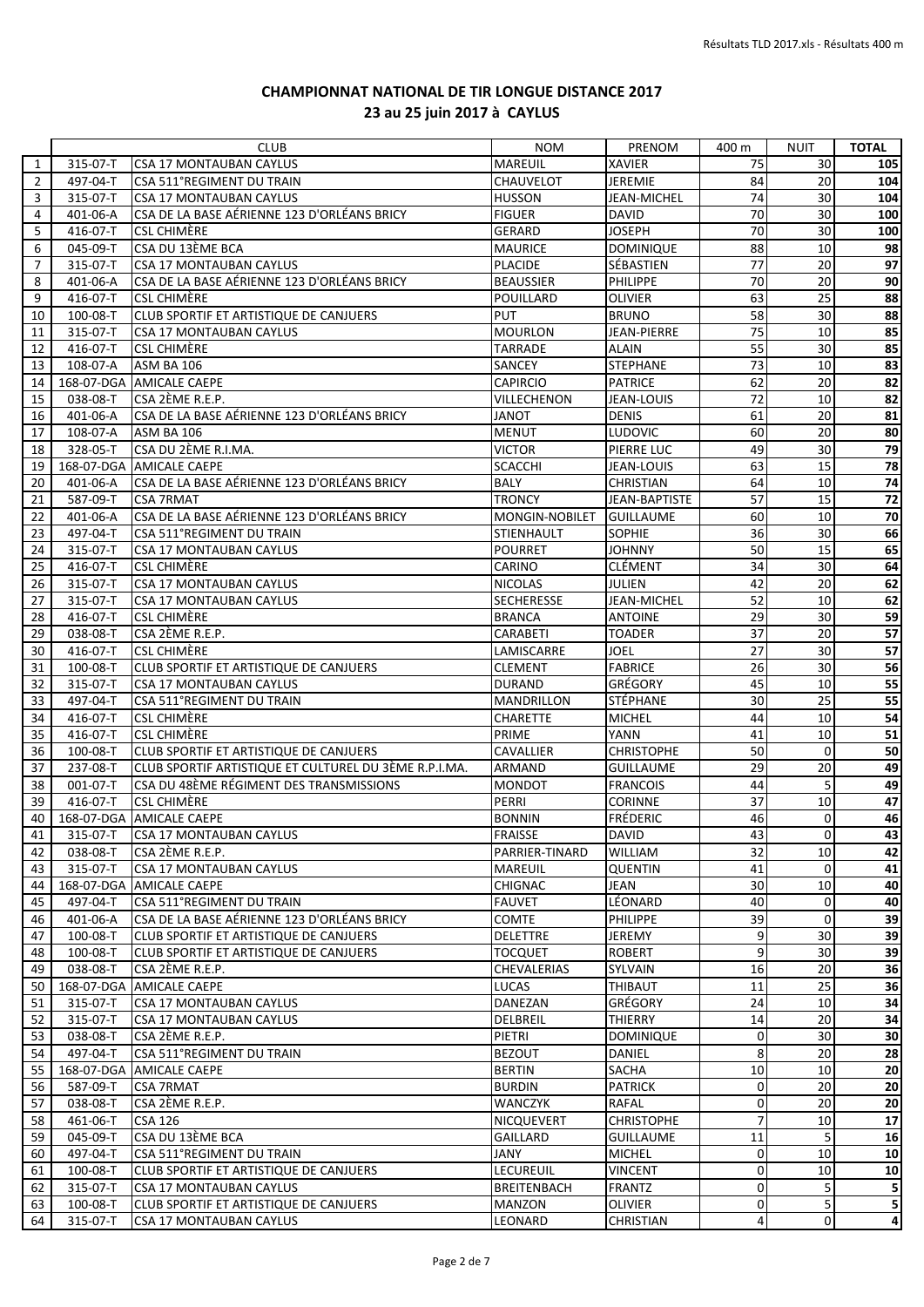|    |                | CLUB                                         | <b>NOM</b>          | PRENOM           | 400 m | <b>NUIT</b> | <b>TOTAL</b> |
|----|----------------|----------------------------------------------|---------------------|------------------|-------|-------------|--------------|
| 65 | 416-07-T       | <b>ICSL CHIMÈRE</b>                          | <b>BRANCA</b>       | <b>IPAUL</b>     |       |             |              |
| 66 | ד-197-04       | <b>ICSA 511°REGIMENT DU TRAIN</b>            | <b>RODRIGUEZ</b>    | JULIEN           |       |             |              |
| 67 | $401 - 06 - A$ | ICSA DE LA BASE AÉRIENNE 123 D'ORLÉANS BRICY | <b>SAINT MICHEL</b> | <b>IEMMANUEL</b> |       |             |              |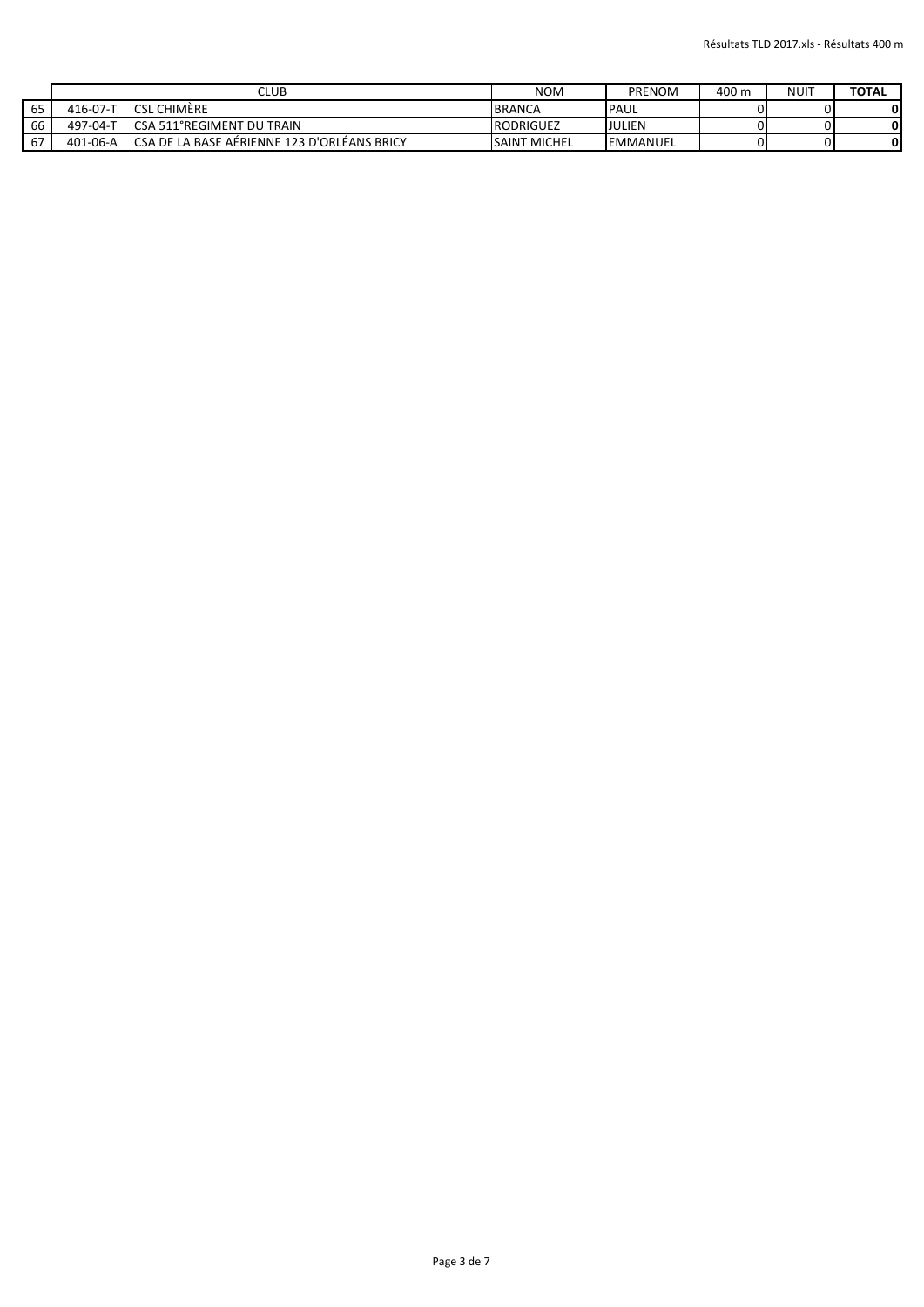|                |                | <b>CLUB</b>                                           | <b>NOM</b>                    | PRENOM             | 600 m       | 1000 m         | <b>COMBINE</b> | <b>NUIT</b> | <b>TOTAL</b> |
|----------------|----------------|-------------------------------------------------------|-------------------------------|--------------------|-------------|----------------|----------------|-------------|--------------|
| 1              | 315-07-T       | <b>CSA 17 MONTAUBAN CAYLUS</b>                        | <b>MAREUIL</b>                | <b>XAVIER</b>      | 87          | 71             | 158            | 30          | 188          |
| 2              | 100-08-T       | CLUB SPORTIF ET ARTISTIQUE DE CANJUERS                | PUT                           | <b>BRUNO</b>       | 94          | 63             | 157            | 30          | 187          |
| 3              | 328-05-T       | CSA DU 2ÈME R.I.MA.                                   | <b>BRUNET</b>                 | YOHAN              | 84          | 69             | 153            | 20          | 173          |
| 4              | 401-06-A       | CSA DE LA BASE AÉRIENNE 123 D'ORLÉANS BRICY           | <b>BALY</b>                   | CHRISTIAN          | 88          | 72             | 160            | 10          | 170          |
| 5              | 100-08-T       | CLUB SPORTIF ET ARTISTIQUE DE CANJUERS                | CAVALLIER                     | <b>CHRISTOPHE</b>  | 94          | 57             | 151            | 15          | 166          |
| 6              | 328-05-T       | CSA DU 2ÈME R.I.MA.                                   | VICTOR                        | PIERRE LUC         | 87          | 48             | 135            | 30          | 165          |
| $\overline{7}$ | 401-06-A       | CSA DE LA BASE AÉRIENNE 123 D'ORLÉANS BRICY           | <b>BEAUSSIER</b>              | <b>PHILIPPE</b>    | 74          | 62             | 136            | 20          | 156          |
| 8              | 328-05-T       | CSA DU 2ÈME R.I.MA.                                   | <b>DAS CALDAS</b>             | <b>ERIC</b>        | 76          | 50             | 126            | 30          | 156          |
| 9              | 315-07-T       | <b>CSA 17 MONTAUBAN CAYLUS</b>                        | <b>PLACIDE</b>                | SÉBASTIEN          | 87          | 49             | 136            | 20          | 156          |
| 10             | 416-07-T       | <b>CSL CHIMÈRE</b>                                    | <b>TARRADE</b>                | ALAIN              | 79          | 43             | 122            | 30          | 152          |
| 11             | $193 - 05 - T$ | <b>CLUB SPORTIF ET CULTUREL DU 3°RIMA</b>             | <b>LE CORRE</b>               | <b>JEAN-YVES</b>   | 80          | 61             | 141            | 10          | 151          |
| 12             | 315-07-T       | <b>CSA 17 MONTAUBAN CAYLUS</b>                        | <b>DURAND</b>                 | GRÉGORY            | 82          | 55             | 137            | 10          | 147          |
| 13             | 100-08-T       | CLUB SPORTIF ET ARTISTIQUE DE CANJUERS                | DELETTRE                      | <b>JEREMY</b>      | 77          | 39             | 116            | 30          | 146          |
| 14             | 100-08-T       | CLUB SPORTIF ET ARTISTIQUE DE CANJUERS                | LECUREUIL                     | <b>VINCENT</b>     | 88          | 45             | 133            | 10          | 143          |
| 15             | 401-06-A       | CSA DE LA BASE AÉRIENNE 123 D'ORLÉANS BRICY           | JANOT                         | <b>DENIS</b>       | 80          | 41             | 121            | 20          | 141          |
| 16             | $193 - 05 - T$ | <b>CLUB SPORTIF ET CULTUREL DU 3°RIMA</b>             | <b>JEGOUZO</b>                | <b>LUC</b>         | 66          | 45             | 111            | 30          | 141          |
| 17             | 100-08-T       | CLUB SPORTIF ET ARTISTIQUE DE CANJUERS                | <b>CLEMENT</b>                | <b>FABRICE</b>     | 83          | 26             | 109            | 30          | 139          |
| 18             | 100-08-T       | CLUB SPORTIF ET ARTISTIQUE DE CANJUERS                | MANZON                        | OLIVIER            | 77          | 57             | 134            | 5           | 139          |
| 19             | 315-07-T       | <b>CSA 17 MONTAUBAN CAYLUS</b>                        | <b>POURRET</b>                | <b>JOHNNY</b>      | 72          | 51             | 123            | 15          | 138          |
| 20             | 038-08-T       | CSA 2ÈME R.E.P.                                       | VILLECHENON                   | JEAN-LOUIS         | 77          | 50             | 127            | 10          | 137          |
| 21             |                | 168-07-DGA AMICALE CAEPE                              | CAMUS                         | <b>FABIEN</b>      | 80          | 46             | 126            | 10          | 136          |
| 22             | 401-06-A       | CSA DE LA BASE AÉRIENNE 123 D'ORLÉANS BRICY           | MONGIN-NOBILET                | <b>GUILLAUME</b>   | 57          | 67             | 124            | 10          | 134          |
| 23             | 315-07-T       | <b>CSA 17 MONTAUBAN CAYLUS</b>                        | <b>BELTRAN</b>                | JEAN-JOSÉ          | 82          | 31             | 113            | 20          | 133          |
| 24             | 100-08-T       | CLUB SPORTIF ET ARTISTIQUE DE CANJUERS                | <b>TOCQUET</b>                | <b>ROBERT</b>      | 67          | 36             | 103            | 30          | 133          |
| 25             | 108-07-A       | <b>ASM BA 106</b>                                     | <b>MENUT</b>                  | <b>LUDOVIC</b>     | 62          | 50             | 112            | 20          | 132          |
| 26             | 497-04-T       | CSA 511°REGIMENT DU TRAIN                             | CHAUVELOT                     | JEREMIE            | 71          | 40             | 111            | 20          | 131          |
| 27             | 100-08-T       | <b>CLUB SPORTIF ET ARTISTIQUE DE CANJUERS</b>         | <b>COPIN</b>                  | <b>PATRICK</b>     | 61          | 56             | 117            | 10          | 127          |
| 28             | 587-09-T       | <b>CSA 7RMAT</b>                                      | <b>TRONCY</b>                 | JEAN-BAPTISTE      | 67          | 45             | 112            | 15          | 127          |
| 29             | 401-06-A       | CSA DE LA BASE AÉRIENNE 123 D'ORLÉANS BRICY           | <b>COMTE</b>                  | PHILIPPE           | 66          | 55             | 121            | $\Omega$    | 121          |
| 30             | $193 - 05 - T$ | <b>CLUB SPORTIF ET CULTUREL DU 3°RIMA</b>             | <b>DESPAQUIS</b>              | <b>LAURENT</b>     | 87          | 19             | 106            | 15          | 121          |
| 31             | 315-07-T       | <b>CSA 17 MONTAUBAN CAYLUS</b>                        | <b>HUGNET</b>                 | SEBASTIEN          | 72          | 18             | 90             | 30          | 120          |
| 32             | 095-05-EX      | <b>ASSOCIATION SPORTIVE ARTISTIQUE ET DE LOISIRS</b>  | VIT                           | <b>PATRICE</b>     | 72          | 36             | 108            | 10          | 118          |
| 33             | 416-07-T       | <b>CSL CHIMÈRE</b>                                    | LAMISCARRE                    | JOEL               | 84          | 3              | 87             | 30          | 117          |
| 34             | 401-06-A       | CSA DE LA BASE AÉRIENNE 123 D'ORLÉANS BRICY           | <b>SAINT MICHEL</b>           | EMMANUEL           | 78          | 39             | 117            | $\mathbf 0$ | 117          |
| 35             | 001-07-T       | CSA DU 48ÈME RÉGIMENT DES TRANSMISSIONS               | <b>MONDOT</b>                 | <b>FRANCOIS</b>    | 86          | 25             | 111            | 5           | 116          |
| 36             | 038-08-T       | CSA 2ÈME R.E.P.                                       | CHEVALERIAS                   | SYLVAIN            | 71          | 19             | 90             | 20          | 110          |
| 37             | 401-06-A       | CSA DE LA BASE AÉRIENNE 123 D'ORLÉANS BRICY           | <b>FIGUER</b>                 | <b>DAVID</b>       | 56          | 24             | 80             | 30          | 110          |
| 38             | 328-05-T       | CSA DU 2ÈME R.I.MA.                                   | <b>FRITTE</b>                 | MICHAEL            | 77          | $\overline{2}$ | 79             | 30          | 109          |
| 39             | 315-07-T       | <b>CSA 17 MONTAUBAN CAYLUS</b>                        | MAREUIL                       | QUENTIN            | 59          | 50             | 109            | $\mathbf 0$ | 109          |
| 40             | 045-09-T       | CSA DU 13ÈME BCA                                      | <b>GAILLARD</b>               | <b>GUILLAUME</b>   | 61          | 39             | 100            | 5           | 105          |
| 41             | $193 - 05 - T$ | <b>CLUB SPORTIF ET CULTUREL DU 3°RIMA</b>             | <b>JOURDAIN</b>               | <b>GUILLAUME</b>   | 76          | $\overline{9}$ | 85             | 20          | 105          |
| 42             | 497-04-T       | CSA 511°REGIMENT DU TRAIN                             | MANDRILLON                    | STÉPHANE           | 71          | 8              | 79             | 25          | 104          |
| 43             | $193 - 05 - T$ | <b>CLUB SPORTIF ET CULTUREL DU 3°RIMA</b>             | <b>QUILICI</b>                | <b>RENE</b>        | 78          | 11             | 89             | 15          | 104          |
| 44             | 315-07-T       | <b>CSA 17 MONTAUBAN CAYLUS</b>                        | DELBREIL                      | THIERRY            | 63          | 20             | 83             | 20          | 103          |
| 45             | 630-09-T       | <b>CSA DE LA VALBONNE</b>                             | <b>PITTET</b>                 | RICHARD            | 73          | $\mathbf 0$    | 73             | 30          | 103          |
| 46             | 497-04-T       | CSA 511°REGIMENT DU TRAIN                             | STIENHAULT                    | <b>SOPHIE</b>      | 70          | 3              | 73             | 30          | 103          |
| 47             | 315-07-T       | <b>CSA 17 MONTAUBAN CAYLUS</b>                        | DANEZAN                       | GRÉGORY            | 48          | 44             | 92             | 10          | 102          |
| 48             |                | 168-07-DGA AMICALE CAEPE                              | <b>FOUQUES DUPARC CHARLES</b> |                    | 87          | $\overline{a}$ | 91             | 10          | 101          |
| 49             | 038-08-T       | CSA 2ÈME R.E.P.                                       | WANCZYK                       | RAFAL              | 41          | 40             | 81             | 20          | 101          |
| 50             | 328-05-T       | CSA DU 2ÈME R.I.MA.                                   | DE BERSAQUES                  | CHRISTIAN          | 72          | 20             | 92             | 5           | 97           |
| 51             | 237-08-T       | CLUB SPORTIF ARTISTIQUE ET CULTUREL DU 3ÈME R.P.I.MA. | ARMAND                        | <b>GUILLAUME</b>   | 76          | $\mathbf 0$    | 76             | 20          | 96           |
| 52             | 328-05-T       | CSA DU 2ÈME R.I.MA.                                   | LEROY                         | <b>JEAN PIERRE</b> | 64          | 22             | 86             | 10          | 96           |
| 53             | 315-07-T       | <b>CSA 17 MONTAUBAN CAYLUS</b>                        | <b>MOURLON</b>                | JEAN-PIERRE        | 62          | 24             | 86             | 10          | 96           |
| 54             | 108-07-A       | ASM BA 106                                            | SANCEY                        | STEPHANE           | 83          | $\mathbf 0$    | 83             | 10          | 93           |
| 55             | 315-07-T       | <b>CSA 17 MONTAUBAN CAYLUS</b>                        | <b>BREITENBACH</b>            | <b>FRANTZ</b>      | 81          | $\mathbf{1}$   | 82             | 10          | 92           |
| 56             |                | 168-07-DGA AMICALE CAEPE                              | SCACCHI                       | JEAN-LOUIS         | 65          | 12             | 77             | 15          | 92           |
| 57             | 017-04-T       | <b>CSL AUTUN</b>                                      | <b>TOULLEC</b>                | YANN               | 45          | 33             | 78             | 10          | 88           |
| 58             |                | 168-07-DGA AMICALE CAEPE                              | LUCAS                         | <b>ALAIN</b>       | 64          | 3              | 67             | 20          | 87           |
| 59             | 315-07-T       | <b>CSA 17 MONTAUBAN CAYLUS</b>                        | <b>HUSSON</b>                 | JEAN-MICHEL        | 42          | 9              | 51             | 30          | 81           |
| 60             | 416-07-T       | <b>CSL CHIMÈRE</b>                                    | <b>GERARD</b>                 | JOSEPH             | 43          | 6              | 49             | 30          | 79           |
| 61             | 461-06-T       | <b>CSA 126</b>                                        | NICQUEVERT                    | <b>CHRISTOPHE</b>  | 59          | 8              | 67             | 10          | 77           |
| 62             | 416-07-T       | <b>CSL CHIMÈRE</b>                                    | CARINO                        | CLÉMENT            | 44          | $\mathbf 2$    | 46             | 30          | 76           |
| 63             | 315-07-T       | CSA 17 MONTAUBAN CAYLUS                               | SECHERESSE                    | JEAN-MICHEL        | 45          | 20             | 65             | 10          | 75           |
| 64             |                | 168-07-DGA AMICALE CAEPE                              | <b>BONNIN</b>                 | FRÉDERIC           | 65          | 9              | 74             | $\mathbf 0$ | 74           |
| 65             | 720-10-T       | <b>CSA DE GUADELOUPE</b>                              | VAN DE CASTEELE               | <b>OLIVIER</b>     | $\mathbf 0$ | 44             | 44             | 30          | 74           |
| 66             | 416-07-T       | <b>CSL CHIMÈRE</b>                                    | <b>BRANCA</b>                 | <b>ANTOINE</b>     | 41          | $\mathbf 2$    | 43             | 30          | 73           |
| 67             | 497-04-T       | CSA 511°REGIMENT DU TRAIN                             | JANY                          | <b>MICHEL</b>      | 62          | $\mathbf{1}$   | 63             | 10          | 73           |
| 68             | 133-01-IA      | <b>CLUB SPORTIF DE POLYTECHNIQUE</b>                  | <b>BERGEON</b>                | LAURENT            | 56          | 9              | 65             | 5           | 70           |
| 69             | 630-09-T       | <b>CSA DE LA VALBONNE</b>                             | LOPEZ                         | <b>FRANCISCO</b>   | 57          | 3              | 60             | 10          | 70           |
| 70             | 630-09-T       | <b>CSA DE LA VALBONNE</b>                             | LARDET                        | JEAN PHILIPPE      | 15          | 44             | 59             | 10          | 69           |
| 71             |                | 168-07-DGA AMICALE CAEPE                              | LEDANOIS                      | SYLVAIN            | 41          | $\overline{7}$ | 48             | 20          | 68           |
| 72             | 045-09-T       | CSA DU 13ÈME BCA                                      | <b>MAURICE</b>                | <b>DOMINIQUE</b>   | 52          | 5              | 57             | 10          | 67           |
| 73             | 416-07-T       | <b>CSL CHIMÈRE</b>                                    | POUILLARD                     | <b>OLIVIER</b>     | 38          | 3              | 41             | 25          | 66           |
| 74             | 630-09-T       | <b>CSA DE LA VALBONNE</b>                             | LOPEZ                         | <b>CHRISTOPHE</b>  | 26          | 18             | 44             | 20          | 64           |
| 75             | 038-08-T       | CSA 2ÈME R.E.P.                                       | PIETRI                        | <b>DOMINIQUE</b>   | 33          | $\overline{0}$ | 33             | 30          | 63           |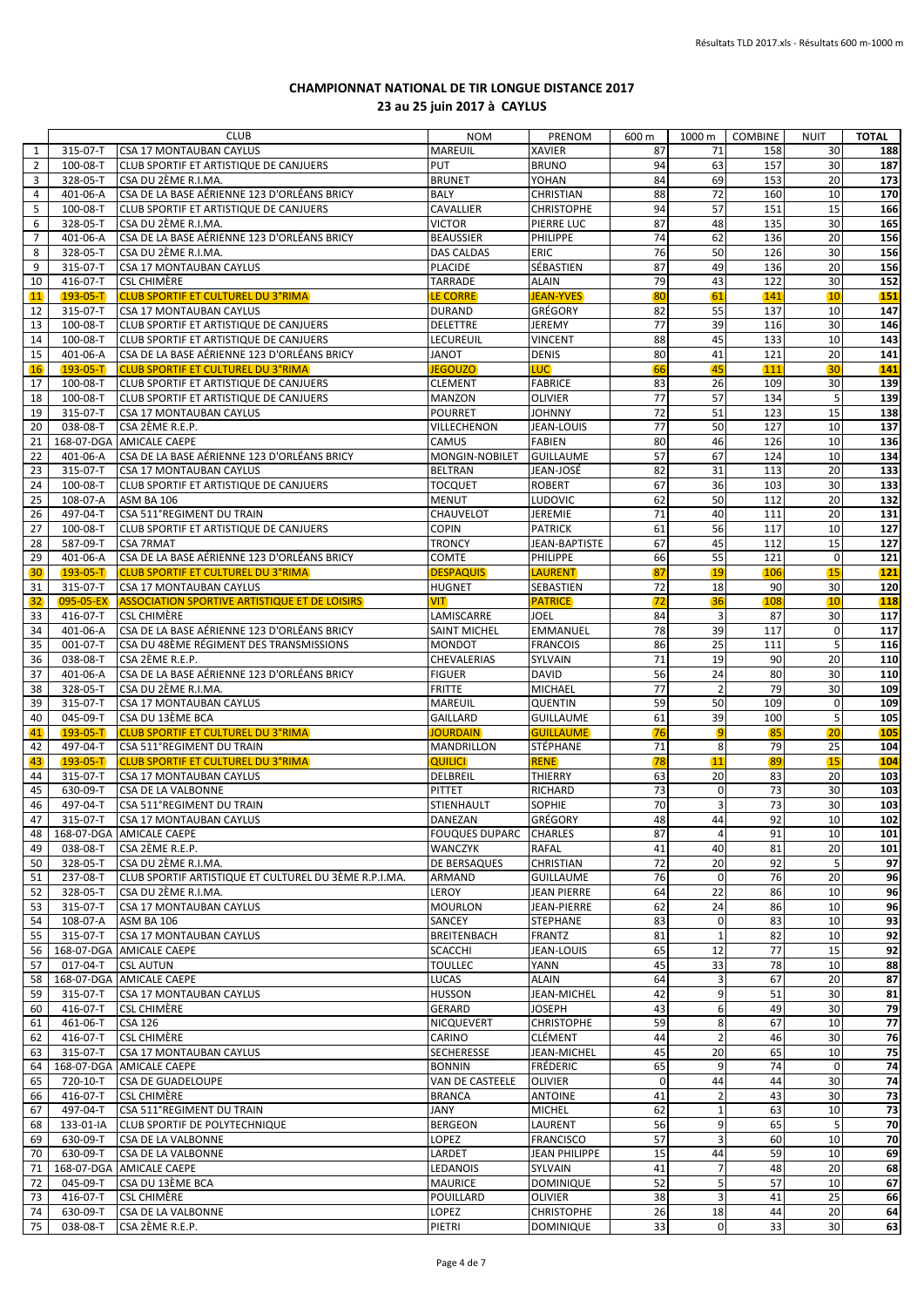|    |          | <b>CLUB</b>                                           | <b>NOM</b>       | PRENOM           | 600 m          | 1000 m   | <b>COMBINE</b> | <b>NUIT</b> | <b>TOTAL</b> |
|----|----------|-------------------------------------------------------|------------------|------------------|----------------|----------|----------------|-------------|--------------|
| 76 | 001-07-T | CSA DU 48ÈME RÉGIMENT DES TRANSMISSIONS               | <b>POUCHES</b>   | <b>ALAIN</b>     | 43             |          | 52             | 10          | 62           |
| 77 | 315-07-T | <b>CSA 17 MONTAUBAN CAYLUS</b>                        | <b>TOUVET</b>    | LIONEL           | $\Omega$       | 45       | 45             | 10          | 55           |
| 78 | 497-04-T | CSA 511°REGIMENT DU TRAIN                             | <b>FAUVET</b>    | LÉONARD          | 34             | O        | 34             | 20          | 54           |
| 79 | 416-07-T | <b>CSL CHIMÈRE</b>                                    | PRIME            | YANN             | 38             | 6        | 44             | 10          | 54           |
| 80 | 315-07-T | <b>CSA 17 MONTAUBAN CAYLUS</b>                        | CASTAGNOL        | <b>VIRGINIE</b>  | 38             |          | 42             | 10          | 52           |
| 81 | 315-07-T | <b>ICSA 17 MONTAUBAN CAYLUS</b>                       | <b>NICOLAS</b>   | JULIEN           | 27             |          | 28             | 20          | 48           |
| 82 | 416-07-T | <b>CSL CHIMÈRE</b>                                    | <b>CHARETTE</b>  | <b>MICHEL</b>    | 37             | $\Omega$ | 37             | 10          | 47           |
| 83 |          | 168-07-DGA AMICALE CAEPE                              | CHIGNAC          | <b>JEAN</b>      | 36             | O        | 36             | 10          | 46           |
| 84 | 237-08-T | CLUB SPORTIF ARTISTIQUE ET CULTUREL DU 3ÈME R.P.I.MA. | <b>REVEILLE</b>  | <b>JEAN-PAUL</b> |                | 31       | 35             | 10          | 45           |
| 85 | 497-04-T | <b>CSA 511°REGIMENT DU TRAIN</b>                      | <b>BEZOUT</b>    | <b>DANIEL</b>    | 24             | O        | 24             | 20          | 44           |
| 86 |          | 168-07-DGA AMICALE CAEPE                              | <b>LUCAS</b>     | <b>THIBAUT</b>   | 17             | O        | 17             | 25          | 42           |
| 87 | 017-04-T | <b>CSL AUTUN</b>                                      | CARAT            | JEAN-YVES        | 0              | 11       | 11             | 30          | 41           |
| 88 | 038-08-T | CSA 2ÈME R.E.P.                                       | CARABETI         | <b>TOADER</b>    | $\overline{2}$ | 15       | 17             | 20          | 37           |
| 89 | 315-07-T | <b>CSA 17 MONTAUBAN CAYLUS</b>                        | <b>FRAISSE</b>   | <b>DAVID</b>     | 25             |          | 29             |             | 29           |
| 90 | 038-08-T | CSA 2ÈME R.E.P.                                       | PARRIER-TINARD   | <b>WILLIAM</b>   | 0              | 18       | 18             | 10          | 28           |
| 91 | 390-05-G | ASAG DES PAYS DE LA LOIRE                             | <b>GARLAND</b>   | <b>AYMERIC</b>   | $\mathbf 0$    | 14       | 14             | 10          | 24           |
| 92 |          | 168-07-DGA AMICALE CAEPE                              | CAPIRCIO         | <b>PATRICE</b>   | $\Omega$       | O        | $\Omega$       | 20          | 20           |
| 93 | 416-07-T | <b>CSL CHIMÈRE</b>                                    | PERRI            | <b>CORINNE</b>   |                | O        |                | 10          | 11           |
| 94 | 497-04-T | <b>CSA 511°REGIMENT DU TRAIN</b>                      | <b>RODRIGUEZ</b> | <b>JULIEN</b>    | $\Omega$       | 6        | 6              |             | 6            |
| 95 | 416-07-T | <b>CSL CHIMÈRE</b>                                    | <b>BRANCA</b>    | PAUL             | $\mathbf 0$    | $\Omega$ | 0              |             | 0            |
| 96 | 587-09-T | <b>CSA 7RMAT</b>                                      | <b>BURDIN</b>    | <b>PATRICK</b>   | $\mathbf 0$    | O        | 0              |             | 0            |
| 97 | 315-07-T | <b>CSA 17 MONTAUBAN CAYLUS</b>                        | LEONARD          | <b>CHRISTIAN</b> | $\Omega$       | O        | $\Omega$       |             | 0            |
| 98 | 100-08-T | <b>ICLUB SPORTIF ET ARTISTIQUE DE CANJUERS</b>        | LOZANO           | PHILIPPE         | $\Omega$       | $\Omega$ | 0              |             | 0            |
| 99 | 315-07-T | <b>CSA 17 MONTAUBAN CAYLUS</b>                        | <b>MERCIER</b>   | PHILIPPE         |                |          | $\Omega$       |             | 0            |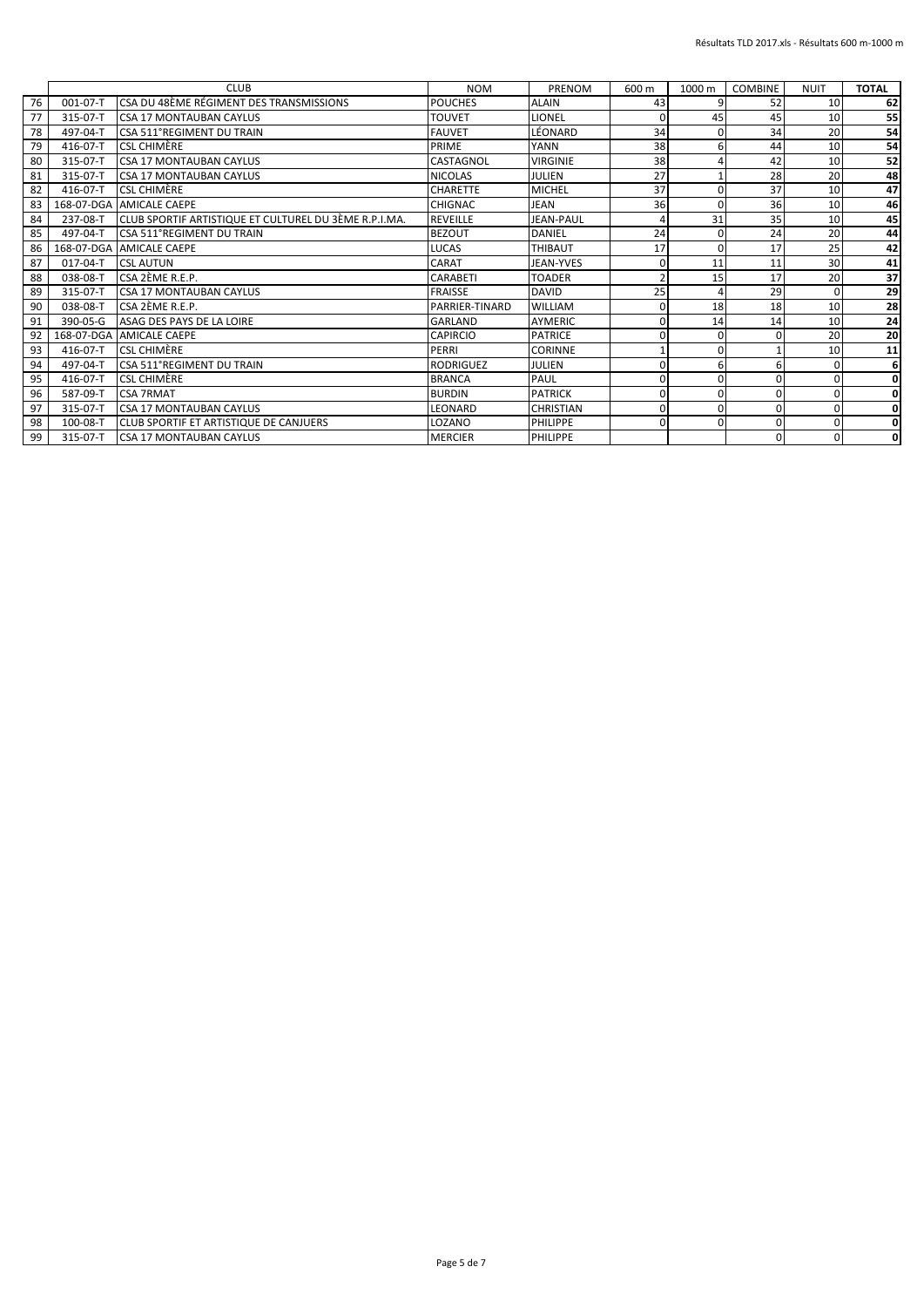|                |                            | <b>CLUB</b>                                                            | <b>NOM</b>                          | <b>PRENOM</b>                    | <b>GONG</b>                   | CART | <b>POINTS</b>               | <b>NUIT</b> | <b>TOTAL</b>          |
|----------------|----------------------------|------------------------------------------------------------------------|-------------------------------------|----------------------------------|-------------------------------|------|-----------------------------|-------------|-----------------------|
| $\mathbf{1}$   | 100-08-T                   | CLUB SPORTIF ET ARTISTIQUE DE CANJUERS                                 | PUT                                 | <b>BRUNO</b>                     | 16                            |      | 160                         | 30          | 190                   |
| $\overline{2}$ | 100-08-T                   | CLUB SPORTIF ET ARTISTIQUE DE CANJUERS                                 | <b>DELETTRE</b>                     | <b>JEREMY</b>                    | 15                            |      | 150                         | 30          | 180                   |
| 3              | 100-08-T                   | CLUB SPORTIF ET ARTISTIQUE DE CANJUERS                                 | <b>CLEMENT</b>                      | <b>FABRICE</b>                   | 12                            | 15   | 120                         | 30          | 150                   |
| $\overline{4}$ | 315-07-T                   | CSA 17 MONTAUBAN CAYLUS                                                | <b>HUSSON</b>                       | JEAN-MICHEL                      | 12                            | 13   | 120                         | 30          | 150                   |
| 5<br>6         | 315-07-T<br>328-05-T       | <b>CSA 17 MONTAUBAN CAYLUS</b><br>CSA DU 2ÈME R.I.MA.                  | <b>MAREUIL</b><br><b>DAS CALDAS</b> | <b>XAVIER</b><br>ERIC            | 12<br>11                      | 18   | 120<br>110                  | 30<br>30    | 150<br>140            |
| $\overline{7}$ | 630-09-T                   | <b>CSA DE LA VALBONNE</b>                                              | <b>PITTET</b>                       | <b>RICHARD</b>                   | 9                             |      | 90                          | 30          | 120                   |
| 8              | 401-06-A                   | CSA DE LA BASE AÉRIENNE 123 D'ORLÉANS BRICY                            | BALY                                | CHRISTIAN                        | 10                            |      | 100                         | 10          | 110                   |
| 9              | $001-07-T$                 | CSA DU 48ÈME RÉGIMENT DES TRANSMISSIONS                                | <b>MONDOT</b>                       | <b>FRANCOIS</b>                  | 10                            |      | 100                         | 5           | 105                   |
| 10             | 401-06-A                   | CSA DE LA BASE AÉRIENNE 123 D'ORLÉANS BRICY                            | <b>BEAUSSIER</b>                    | PHILIPPE                         | 8                             |      | 80                          | 20          | 100                   |
| 11             | 237-08-T                   | CLUB SPORTIF ARTISTIQUE ET CULTUREL DU 3ÈME R.P.I.MA.                  | ARMAND                              | <b>GUILLAUME</b>                 | 7 <sup>1</sup>                |      | 70                          | 20          | 90                    |
| 12             | 038-08-T                   | CSA 2ÈME R.E.P.                                                        | CARABETI                            | <b>TOADER</b>                    | 7 <sup>1</sup>                |      | 70                          | 20          | 90                    |
| 13             | 497-04-T                   | CSA 511°REGIMENT DU TRAIN                                              | <b>FAUVET</b>                       | LÉONARD                          | $\overline{7}$                |      | 70                          | 20          | 90                    |
| 14             | 328-05-T                   | CSA DU 2ÈME R.I.MA.                                                    | <b>FRITTE</b>                       | <b>MICHAEL</b>                   | 6                             |      | 60                          | 30          | 90                    |
| 15             | 720-10-T                   | <b>CSA DE GUADELOUPE</b>                                               | VAN DE CASTEELE                     | <b>OLIVIER</b>                   | 6<br>$\overline{7}$           |      | 60                          | 30<br>15    | 90                    |
| 16<br>17       | 587-09-T<br>328-05-T       | <b>CSA 7RMAT</b><br>CSA DU 2ÈME R.I.MA.                                | <b>TRONCY</b><br><b>VICTOR</b>      | JEAN-BAPTISTE<br>PIERRE LUC      | 5 <sub>l</sub>                |      | 70<br>50                    | 30          | 85<br>80              |
| 18             | 315-07-T                   | <b>CSA 17 MONTAUBAN CAYLUS</b>                                         | <b>POURRET</b>                      | <b>JOHNNY</b>                    | 6                             |      | 60                          | 15          | 75                    |
| 19             | 315-07-T                   | CSA 17 MONTAUBAN CAYLUS                                                | MAREUIL                             | <b>QUENTIN</b>                   | $\overline{7}$                |      | 70                          | $\mathbf 0$ | ${\bf 70}$            |
| 20             | 315-07-T                   | CSA 17 MONTAUBAN CAYLUS                                                | <b>MERCIER</b>                      | PHILIPPE                         | $7 \overline{ }$              |      | 70                          | $\mathbf 0$ | 70                    |
| 21             | 315-07-T                   | CSA 17 MONTAUBAN CAYLUS                                                | <b>DURAND</b>                       | GRÉGORY                          | 6                             |      | 60                          | 10          | 70                    |
| 22             | 315-07-T                   | <b>CSA 17 MONTAUBAN CAYLUS</b>                                         | <b>TOUVET</b>                       | LIONEL                           | 6                             |      | 60                          | 10          | 70                    |
| 23             | 315-07-T                   | CSA 17 MONTAUBAN CAYLUS                                                | <b>BREITENBACH</b>                  | <b>FRANTZ</b>                    | 6                             |      | 60                          | 10          | 70                    |
| 24             | 315-07-T                   | CSA 17 MONTAUBAN CAYLUS                                                | DELBREIL                            | THIERRY                          | 5                             |      | 50                          | 20          | $\overline{10}$       |
| 25             | 401-06-A                   | CSA DE LA BASE AÉRIENNE 123 D'ORLÉANS BRICY                            | <b>JANOT</b>                        | <b>DENIS</b>                     | 5 <sub>1</sub>                |      | 50                          | 20          | 70                    |
| 26             | $193 - 05 - T$             | <b>CLUB SPORTIF ET CULTUREL DU 3°RIMA</b>                              | <b>JOURDAIN</b>                     | <b>GUILLAUME</b>                 | 5                             |      | 50                          | 20          | 70                    |
| 27<br>28       | 315-07-T<br>401-06-A       | CSA 17 MONTAUBAN CAYLUS<br>CSA DE LA BASE AÉRIENNE 123 D'ORLÉANS BRICY | <b>PLACIDE</b><br><b>FIGUER</b>     | SÉBASTIEN<br><b>DAVID</b>        | 5<br>$\overline{4}$           |      | 50<br>40                    | 20<br>30    | 70<br>70              |
| 29             | 315-07-T                   | CSA 17 MONTAUBAN CAYLUS                                                | DANEZAN                             | <b>GRÉGORY</b>                   | 5 <sub>l</sub>                |      | 50                          | 10          | 60                    |
| 30             | 328-05-T                   | CSA DU 2ÈME R.I.MA.                                                    | LEROY                               | <b>JEAN PIERRE</b>               | 5                             |      | 50                          | 10          | 60                    |
| 31             | 497-04-T                   | CSA 511°REGIMENT DU TRAIN                                              | STIENHAULT                          | SOPHIE                           | 3                             |      | 30                          | 30          | 60                    |
| 32             | 315-07-T                   | CSA 17 MONTAUBAN CAYLUS                                                | <b>BELTRAN</b>                      | JEAN-JOSÉ                        | $\overline{3}$                |      | 30                          | 20          | 50                    |
| 33             | $017 - 04 - T$             | <b>CSL AUTUN</b>                                                       | CARAT                               | JEAN-YVES                        | $\overline{2}$                |      | 20                          | 30          | 50                    |
| 34             | 401-06-A                   | CSA DE LA BASE AÉRIENNE 123 D'ORLÉANS BRICY                            | COMTE                               | PHILIPPE                         | $\overline{4}$                |      | 40                          | $\mathbf 0$ | 40                    |
| 35             | 315-07-T                   | <b>CSA 17 MONTAUBAN CAYLUS</b>                                         | LEONARD                             | <b>CHRISTIAN</b>                 | $\overline{4}$                |      | 40                          | $\mathbf 0$ | 40                    |
| 36<br>37       | 038-08-T<br>$017 - 04 - T$ | CSA 2ÈME R.E.P.<br><b>CSL AUTUN</b>                                    | PARRIER-TINARD<br><b>TOULLEC</b>    | WILLIAM<br><b>YANN</b>           | $\overline{3}$<br>3           |      | 30<br>30                    | 10<br>10    | 40<br>40              |
| 38             | 038-08-T                   | CSA 2ÈME R.E.P.                                                        | VILLECHENON                         | <b>JEAN-LOUIS</b>                | 3                             |      | 30                          | 10          | 40                    |
| 39             | 497-04-T                   | CSA 511°REGIMENT DU TRAIN                                              | CHAUVELOT                           | JEREMIE                          | $\overline{2}$                |      | 20                          | 20          | 40                    |
| 40             | 045-09-T                   | CSA DU 13ÈME BCA                                                       | GAILLARD                            | <b>GUILLAUME</b>                 | 3                             |      | 30                          | 5           | 35                    |
| 41             | $193 - 05 - T$             | <b>CLUB SPORTIF ET CULTUREL DU 3°RIMA</b>                              | <b>DESPAQUIS</b>                    | LAURENT                          | $\overline{2}$                |      | 20                          | 15          | 35                    |
| 42             | 095-05-EX                  | ASSOCIATION SPORTIVE ARTISTIQUE ET DE LOISIRS                          | VIT                                 | <b>PATRICE</b>                   | $\overline{2}$                |      | 20                          | 10          | 30                    |
| 43             | 497-04-T                   | CSA 511°REGIMENT DU TRAIN                                              | <b>BEZOUT</b>                       | DANIEL                           | $\mathbf{1}$                  |      | 10                          | 20          | 30                    |
| 44             | 328-05-T                   | CSA DU 2ÈME R.I.MA.                                                    | <b>BRUNET</b>                       | YOHAN                            | $\mathbf{1}$                  |      | 10                          | 20          | 30                    |
| 45             | 315-07-T                   | <b>CSA 17 MONTAUBAN CAYLUS</b>                                         | <b>NICOLAS</b>                      | JULIEN                           | $\mathbf{1}$<br>$\mathbf 0$   |      | 10                          | 20          | $30\,$                |
| 46<br>47       | 416-07-T<br>416-07-T       | <b>CSL CHIMÈRE</b><br><b>CSL CHIMÈRE</b>                               | <b>BRANCA</b><br>CARINO             | <b>ANTOINE</b><br><b>CLÉMENT</b> | $\Omega$                      |      | $\mathbf 0$<br>$\Omega$     | 30<br>30    | 30<br>30 <sup>1</sup> |
| 48             | 416-07-T                   | <b>CSL CHIMÈRE</b>                                                     | <b>GERARD</b>                       | <b>JOSEPH</b>                    | $\mathbf 0$                   |      | 0                           | 30          | 30                    |
| 49             | $193 - 05 - T$             | <b>CLUB SPORTIF ET CULTUREL DU 3°RIMA</b>                              | <b>JEGOUZO</b>                      | <b>LUC</b>                       | $\overline{0}$                |      |                             | 30          | 30                    |
| 50             | 416-07-T                   | <b>CSL CHIMÈRE</b>                                                     | LAMISCARRE                          | JOEL                             | $\overline{0}$                |      | $\mathbf 0$                 | 30          | 30                    |
| 51             | 038-08-T                   | CSA 2ÈME R.E.P.                                                        | PIETRI                              | <b>DOMINIQUE</b>                 | $\mathbf 0$                   |      | $\mathbf{0}$                | 30          | 30                    |
| 52             | 416-07-T                   | <b>CSL CHIMÈRE</b>                                                     | <b>TARRADE</b>                      | <b>ALAIN</b>                     | $\mathbf 0$                   |      | $\mathbf 0$                 | 30          | 30                    |
| 53             | 100-08-T                   | CLUB SPORTIF ET ARTISTIQUE DE CANJUERS                                 | <b>TOCQUET</b>                      | <b>ROBERT</b>                    | $\mathbf 0$                   |      | $\mathbf 0$                 | 30          | 30                    |
| 54             | 328-05-T                   | CSA DU 2ÈME R.I.MA.                                                    | <b>DE BERSAQUES</b>                 | CHRISTIAN                        | $\overline{2}$<br>$\mathbf 0$ |      | 20                          | 5           | 25                    |
| 55<br>56       | 497-04-T<br>416-07-T       | CSA 511°REGIMENT DU TRAIN<br><b>CSL CHIMÈRE</b>                        | <b>MANDRILLON</b><br>POUILLARD      | STÉPHANE<br><b>OLIVIER</b>       | $\mathbf 0$                   |      | $\mathbf{0}$<br>$\mathbf 0$ | 25<br>25    | 25<br>25              |
| 57             | 390-05-G                   | ASAG DES PAYS DE LA LOIRE                                              | GARLAND                             | AYMERIC                          | $\mathbf{1}$                  |      | 10                          | 10          | 20                    |
| 58             | $193 - 05 - T$             | <b>CLUB SPORTIF ET CULTUREL DU 3°RIMA</b>                              | <b>LE CORRE</b>                     | <b>JEAN-YVES</b>                 | $\overline{\mathbf{1}}$       |      | 10                          | <b>10</b>   | 20                    |
| 59             | 630-09-T                   | <b>CSA DE LA VALBONNE</b>                                              | LOPEZ                               | <b>FRANCISCO</b>                 | $1\vert$                      |      | 10                          | 10          | 20                    |
| 60             | 401-06-A                   | CSA DE LA BASE AÉRIENNE 123 D'ORLÉANS BRICY                            | MONGIN-NOBILET                      | <b>GUILLAUME</b>                 | $\mathbf{1}$                  |      | 10                          | 10          | 20                    |
| 61             | 237-08-T                   | CLUB SPORTIF ARTISTIQUE ET CULTUREL DU 3ÈME R.P.I.MA.                  | <b>REVEILLE</b>                     | <b>JEAN-PAUL</b>                 | $1\overline{ }$               |      | 10                          | 10          | 20                    |
| 62             | 315-07-T                   | CSA 17 MONTAUBAN CAYLUS                                                | SECHERESSE                          | JEAN-MICHEL                      | $\mathbf{1}$                  |      | 10                          | 10          | 20                    |
| 63             | 315-07-T                   | <b>CSA 17 MONTAUBAN CAYLUS</b>                                         | CASTAGNOL                           | <b>VIRGINIE</b>                  | $1\overline{ }$               |      | 10                          | 10          | 20                    |
| 64             | $001-07-T$                 | CSA DU 48ÈME RÉGIMENT DES TRANSMISSIONS                                | <b>POUCHES</b>                      | <b>ALAIN</b>                     | $\mathbf{1}$<br>$\mathbf 0$   |      | 10                          | 10          | 20                    |
| 65<br>66       | 038-08-T<br>630-09-T       | CSA 2ÈME R.E.P.<br>CSA DE LA VALBONNE                                  | CHEVALERIAS<br>LOPEZ                | SYLVAIN<br><b>CHRISTOPHE</b>     | $\mathbf{0}$                  |      | $\mathbf 0$<br>$\mathbf 0$  | 20<br>20    | 20<br>20              |
| 67             | 038-08-T                   | CSA 2ÈME R.E.P.                                                        | WANCZYK                             | <b>RAFAL</b>                     | $\mathbf 0$                   |      | $\mathbf{0}$                | 20          | 20                    |
| 68             | $193 - 05 - T$             | <b>CLUB SPORTIF ET CULTUREL DU 3°RIMA</b>                              | <b>QUILICI</b>                      | <b>RENE</b>                      | $\overline{0}$                |      | $\overline{0}$              | 15          | <b>15</b>             |
| 69             |                            | 168-07-DGA AMICALE CAEPE                                               | <b>SCACCHI</b>                      | <b>JEAN-LOUIS</b>                | $\mathbf 0$                   |      | $\mathbf 0$                 | 15          | 15                    |
| 70             | 587-09-T                   | <b>CSA 7RMAT</b>                                                       | <b>BURDIN</b>                       | <b>PATRICK</b>                   | $\mathbf 0$                   |      | 0                           | 10          | ${\bf 10}$            |
| 71             | 416-07-T                   | <b>CSL CHIMÈRE</b>                                                     | CHARETTE                            | <b>MICHEL</b>                    | $\mathbf 0$                   |      |                             | 10          | 10                    |
| 72             |                            | 168-07-DGA AMICALE CAEPE                                               | <b>CHIGNAC</b>                      | JEAN                             | $\mathbf{0}$                  |      | $\mathbf{0}$                | 10          | 10                    |
| 73<br>74       | 100-08-T<br>497-04-T       | CLUB SPORTIF ET ARTISTIQUE DE CANJUERS<br>CSA 511°REGIMENT DU TRAIN    | COPIN<br>JANY                       | <b>PATRICK</b><br><b>MICHEL</b>  | $\mathbf 0$<br>$\overline{0}$ |      | $\mathbf 0$<br>$\mathbf 0$  | 10<br>10    | 10<br>10              |
| 75             | 630-09-T                   | <b>CSA DE LA VALBONNE</b>                                              | LARDET                              | <b>JEAN PHILIPPE</b>             | $\overline{0}$                |      | $\mathbf 0$                 | 10          | 10                    |
|                |                            |                                                                        |                                     |                                  |                               |      |                             |             |                       |